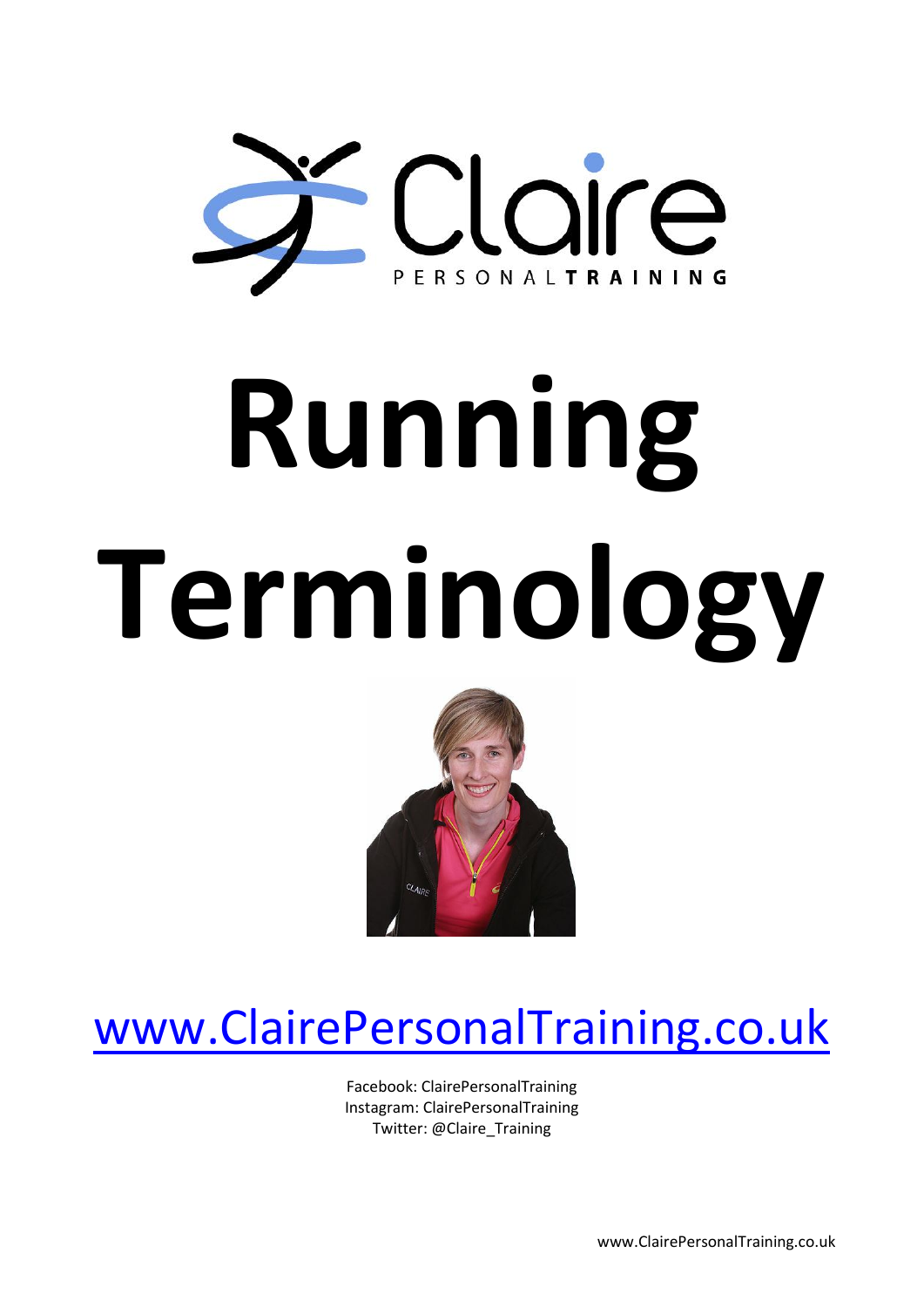## **Fartlek & Chips**

If you think 'LSD' is a drug, a 'chip time' requires potatoes, and 'negative splits' sound painful…then this summary is for you.

| <b>Aerobic</b>                | Refers to exercising at a level that is easy enough for your lungs<br>and heart to deliver the oxygen required by your muscles. E.g.<br>long distances, rather than sprinting.                      |
|-------------------------------|-----------------------------------------------------------------------------------------------------------------------------------------------------------------------------------------------------|
| <b>Anaerobic</b>              | Refers to exercising at a level where your heart and lungs can't<br>deliver all the oxygen required by your muscles. This results in<br>the buildup of lactic acid in your muscles. E.g. sprinting. |
| <b>Anaerobic</b><br>threshold | The maximum exercise intensity that you can maintain without<br>lactate continuously increasing. ie the transition between<br>aerobic and anaerobic exercise. AKA "lactate threshold."              |
|                               |                                                                                                                                                                                                     |
| <b>Bandit</b>                 | Someone who runs in a race without registering or paying.                                                                                                                                           |
|                               |                                                                                                                                                                                                     |
| <b>Carb-loading</b>           | When someone increases the percentage of carbohydrates in<br>their diet in the days leading up to a long distance race.                                                                             |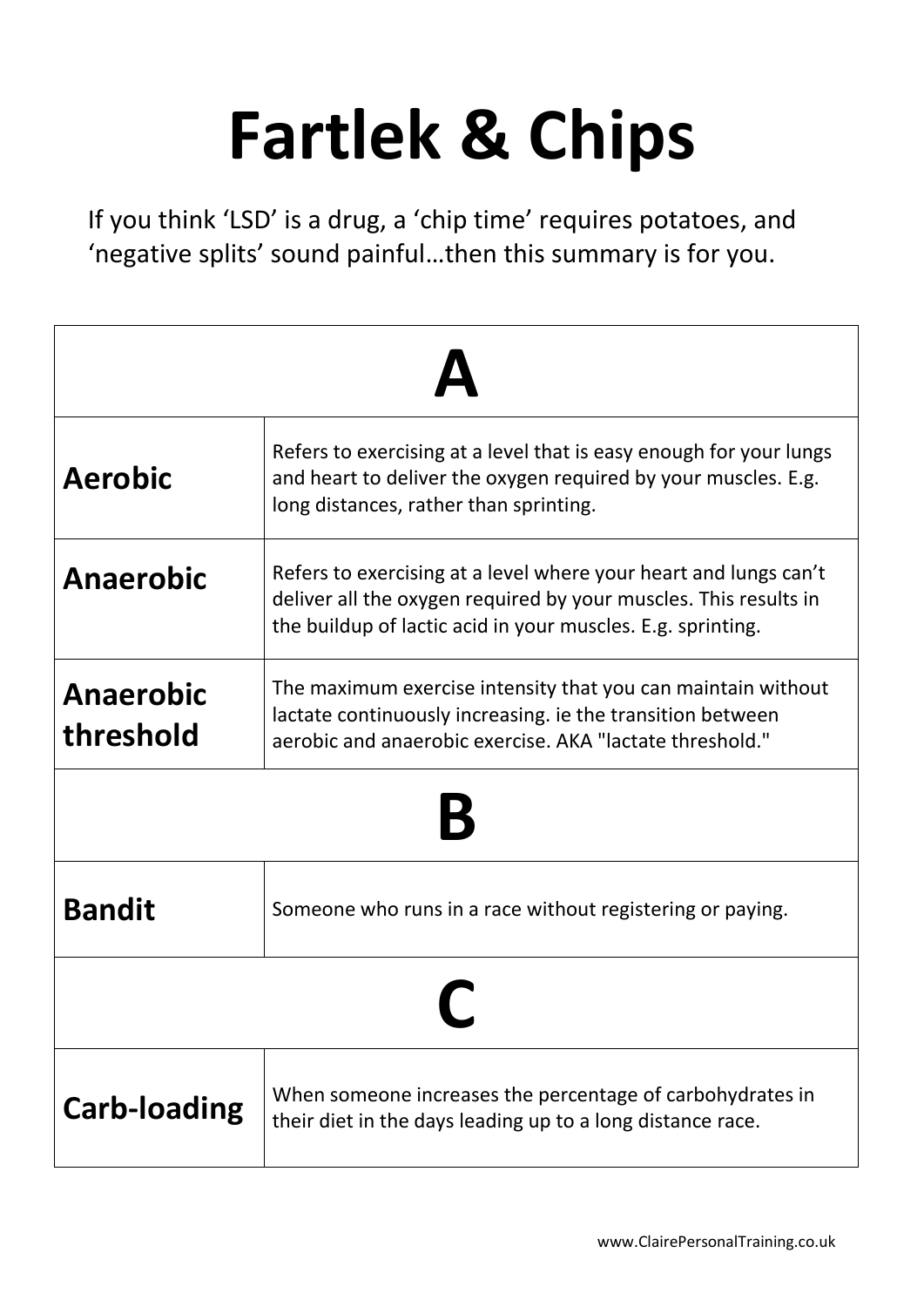| <b>Chip time</b>         | A computer chip is tied to your laces or is attached to your<br>number. It records the time you cross the start line and the time<br>you cross the finish line. This means your time isn't affected by a<br>long queue to cross the start line. See "gun time". |
|--------------------------|-----------------------------------------------------------------------------------------------------------------------------------------------------------------------------------------------------------------------------------------------------------------|
| <b>Cadence</b>           | The number of steps taken per minute.                                                                                                                                                                                                                           |
| Cool-down                | Slow running or jogging done after a workout or competition<br>to loosen muscles and rid the body of lactic acid.                                                                                                                                               |
| <b>CR</b>                | Course record.                                                                                                                                                                                                                                                  |
| <b>Cross</b><br>training | This is where you complement your running training by doing a<br>different type of aerobic exercise e.g. swimming or cycling.                                                                                                                                   |
|                          |                                                                                                                                                                                                                                                                 |
| <b>DNF</b>               | Did Not Finish. A runner who started a race but did not finish it.                                                                                                                                                                                              |
| <b>DNS</b>               | Did Not Start. A runner who entered a race but did not start it.                                                                                                                                                                                                |
| <b>DOMS</b>              | Delayed Onset Muscle Soreness.<br>Muscle soreness that occurs 24-48 hours after exercise.                                                                                                                                                                       |
| ┝                        |                                                                                                                                                                                                                                                                 |
| <b>Elite runner</b>      | An athlete who has reached the highest level in their sport.                                                                                                                                                                                                    |
|                          |                                                                                                                                                                                                                                                                 |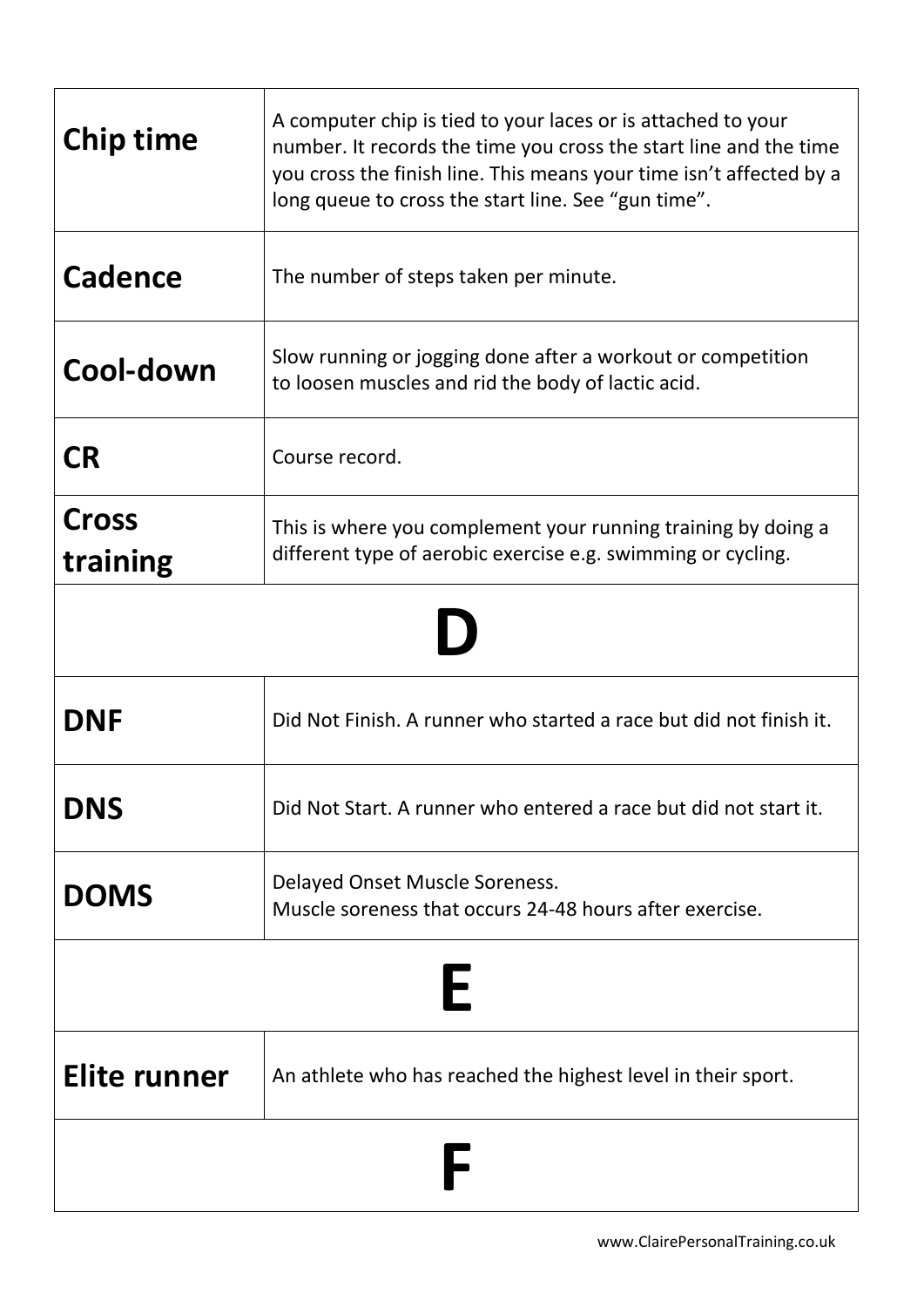| <b>Fartlek</b>             | Swedish for "speed play". A form of training where you<br>constantly vary the pace and terrain.                                                                                                                                          |
|----------------------------|------------------------------------------------------------------------------------------------------------------------------------------------------------------------------------------------------------------------------------------|
|                            | G                                                                                                                                                                                                                                        |
| Gait                       | The pattern of movement of your limbs as you walk or run.                                                                                                                                                                                |
| <b>GPS</b>                 | Global Positioning System. Using satellites to show your precise<br>location. Usually used to track the distance you have run.                                                                                                           |
| <b>Gun time</b>            | The time from when the race officially starts to when you cross<br>the finish line. See "chip time".                                                                                                                                     |
|                            |                                                                                                                                                                                                                                          |
| <b>Helium</b><br>balloon   | A way to improve your running posture by imagining a helium<br>balloon coming out of the top of your head pulling you upright.<br>http://www.clairepersonaltraining.co.uk/single-<br>post/2016/02/05/Why-everyone-needs-a-helium-balloon |
| <b>Hitting the</b><br>wall | The dreaded point during a race when your muscle glycogen<br>stores become depleted and a feeling of fatigue engulfs you.                                                                                                                |
|                            |                                                                                                                                                                                                                                          |
| <b>Intervals</b>           | A form of training where short fast repeats are alternated with<br>slower recovery sections.                                                                                                                                             |
|                            |                                                                                                                                                                                                                                          |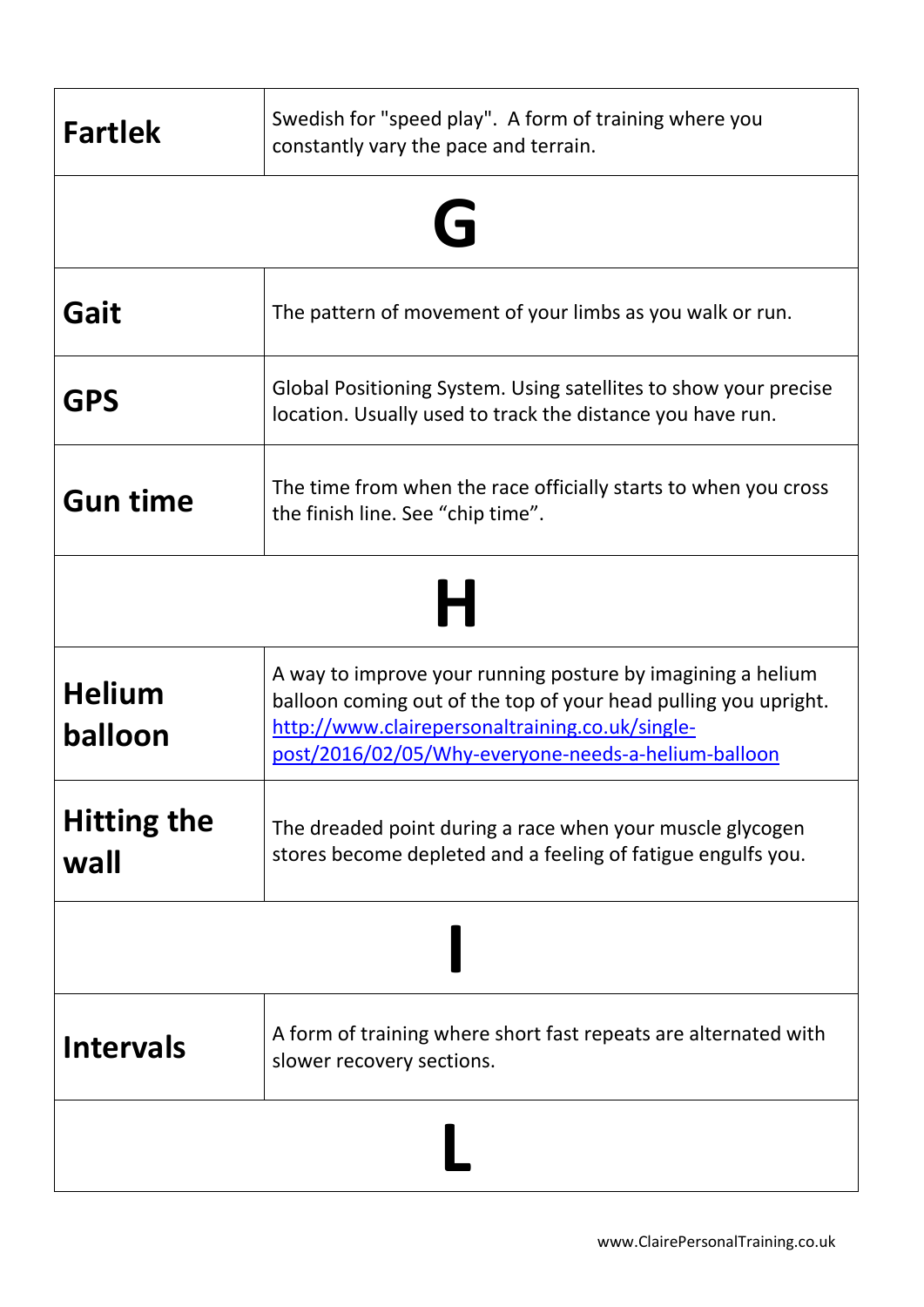| Lactate<br>threshold      | The maximum exercise intensity that you can maintain without<br>lactate continuously increasing. ie the transition between<br>aerobic and anaerobic exercise. AKA "Anaerobic Threshold."                                                                 |
|---------------------------|----------------------------------------------------------------------------------------------------------------------------------------------------------------------------------------------------------------------------------------------------------|
| <b>LSD</b>                | NOT the hallucinogen. LSD is an abbreviation for "Long, Slow<br>Distance". A form of training where you run at an easy pace but<br>for a longer distance.                                                                                                |
|                           |                                                                                                                                                                                                                                                          |
| <b>Marathon</b>           | 26.2 miles. The distance was based on the legend of a messenger<br>running from Marathon to Athens (about 25 miles) and the extra<br>bit was added on in the 1908 London Olympics so that the baby<br>royals could watch from their nursery - allegedly. |
| <b>Metric</b><br>marathon | A race that covers 26.2km.                                                                                                                                                                                                                               |
|                           |                                                                                                                                                                                                                                                          |
| <b>Negative</b><br>split  | Running the second half of a race faster than the first half.                                                                                                                                                                                            |
| <b>NR</b>                 | National record.                                                                                                                                                                                                                                         |
|                           |                                                                                                                                                                                                                                                          |
| Pace                      | How fast you're running, usually expressed in terms of minutes<br>per mile or minutes per kilometer.                                                                                                                                                     |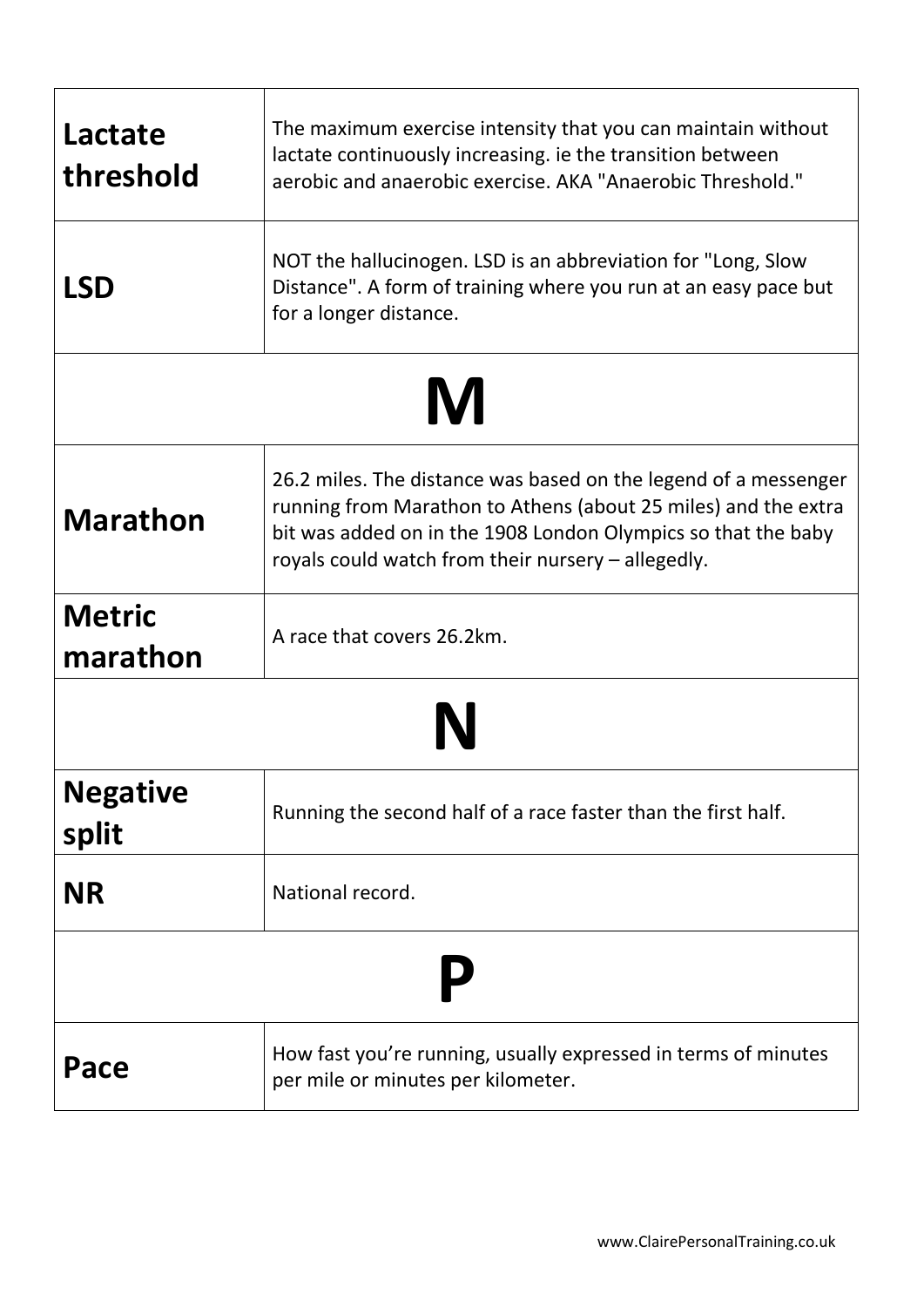| Pacing                  | Someone doing a race with the sole intention of going at a<br>constant set pace to help other people reach their goal time.<br>http://www.racemappr.com/2016/04/07/art-pacing-claire-<br>senior/ |
|-------------------------|--------------------------------------------------------------------------------------------------------------------------------------------------------------------------------------------------|
| <b>PB</b>               | Personal Best (see 'PR'). Your best time at a specific distance.                                                                                                                                 |
| <b>Plank</b>            | A great exercise for developing core stability<br>http://www.clairepersonaltraining.co.uk/single-<br>post/2016/05/05/Core-Stability-Exercise-The-Plank                                           |
| <b>Plyometric</b>       | Basically a 'jumping' exercise.                                                                                                                                                                  |
| <b>PR</b>               | Personal Record. AKA 'PB' but more commonly used in America.                                                                                                                                     |
| <b>PW</b>               | Personal Worst. Your worst time at a specific distance.<br>People don't often display these as on Facebook                                                                                       |
|                         |                                                                                                                                                                                                  |
| <b>Runner's</b><br>high | A feeling of euphoria and exhilaration associated with vigorous<br>running.                                                                                                                      |
|                         |                                                                                                                                                                                                  |
| <b>Splits</b>           | Your times at mile (or kilometer) markers along your route.                                                                                                                                      |
|                         |                                                                                                                                                                                                  |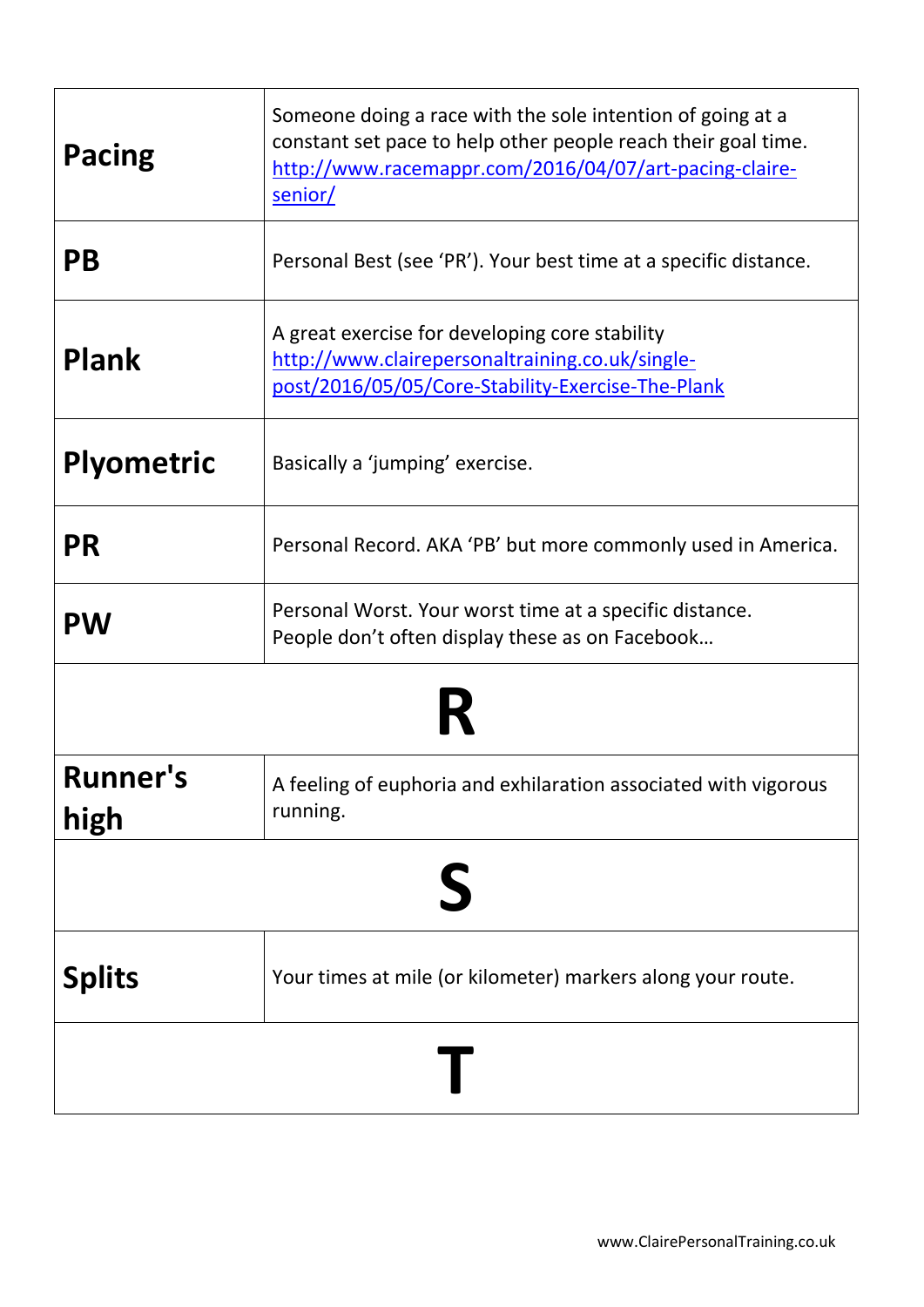| <b>Tapering</b>            | When runners reduce their mileage in the lead up to a race to<br>ensure their muscles are rested. The length of taper depends on<br>the individual and the distance of the planned race.<br>http://www.racemappr.com/2016/05/04/what-is-tapering/ |
|----------------------------|---------------------------------------------------------------------------------------------------------------------------------------------------------------------------------------------------------------------------------------------------|
| <b>Tempo runs</b>          | A sustained run at a faster than normal pace for the distance you<br>are running. Often called 'threshold runs', but tempo runs are<br>generally at a slightly slower pace and can be maintained for<br>longer.                                   |
| <b>Ten percent</b><br>rule | The generalised rule that suggests not to increase your mileage<br>by more than 10 percent each week with the aim of preventing<br>injury from doing too much too soon.                                                                           |
| <b>Threshold</b><br>runs   | This term is often used interchangeably with 'tempo runs'. It is<br>the maximum exercise intensity that you can maintain without<br>lactate continuing to increase. In other words, running at the<br>fastest pace that you can sustain.          |
| <b>Trail running</b>       | Any running that is not done on a road or pavement. Lots of fun<br>and lots of variety.                                                                                                                                                           |
|                            |                                                                                                                                                                                                                                                   |
| Ultra                      | Any race that's longer than a marathon. The most popular ultra-<br>distances are 50K, 50 miles, and 100K.                                                                                                                                         |
|                            |                                                                                                                                                                                                                                                   |
| Veteran                    | You become a 'veteran' at the sprightly age of 35.                                                                                                                                                                                                |
| <b>VO2 Max</b>             | Used as a measure of fitness. The maximal amount of oxygen<br>that you can take from the atmosphere and transport and use in<br>your cells, i.e. maximal oxygen consumption.                                                                      |